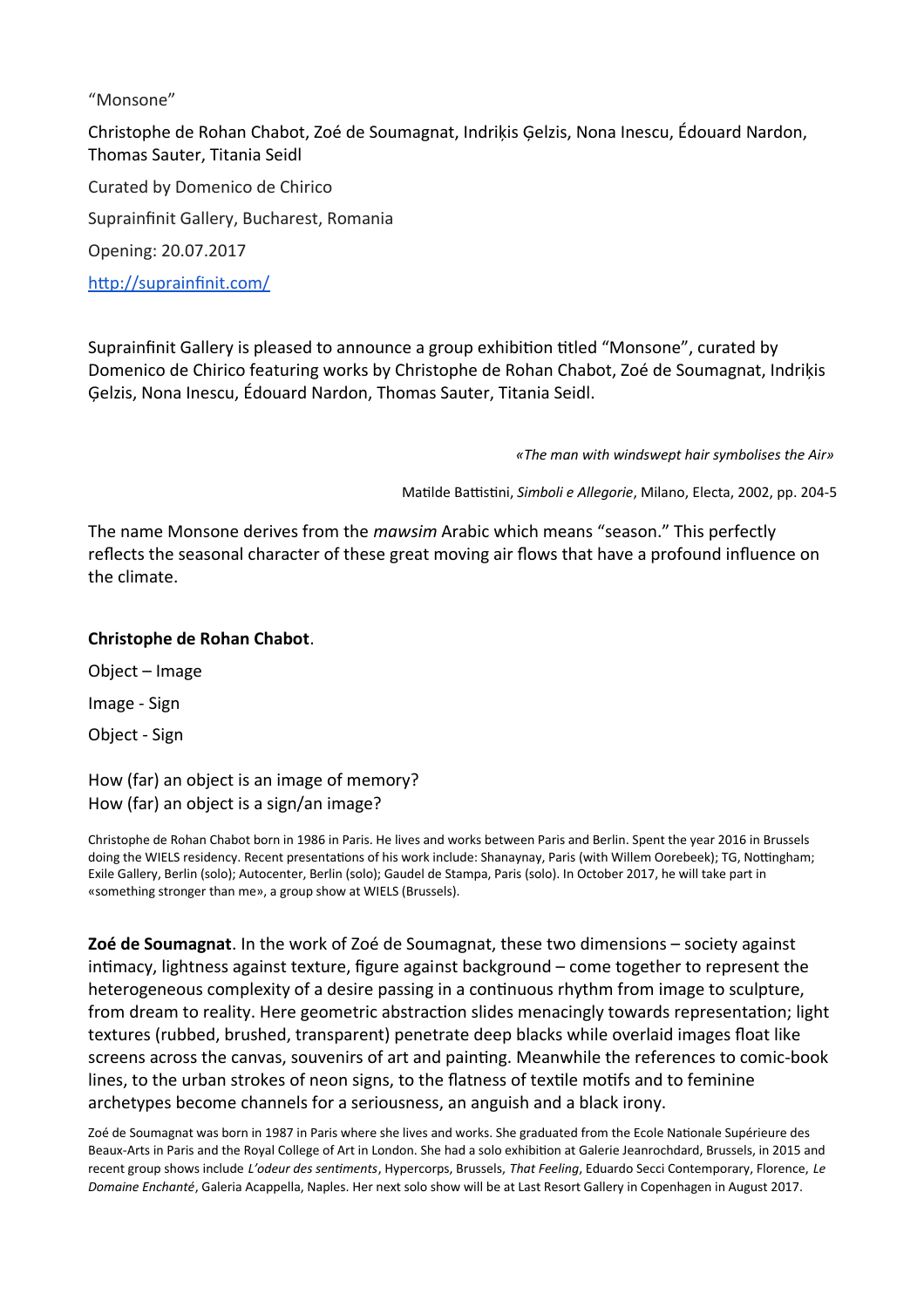**Indriķis Ģelzis**. We live in an era of social technology, where the manufactured technical equipment is associated with cognitive capital. Technology, which acquires qualities of human labour - efficiency, intelligence, wisdom, communication, etc., is transformed into fixed capital of machinery. The new achievements, such as additive manufacturing, package delivery by drone or Tesla Autopilot, attest to a more automated and computerized future. The world is being rebuilt to communicate with itself, as well as to communicate without the assistance of human consciousness.These wall-based sculptures find themselves in a constant flirtatious mode with graphic statistics, which cover the society as a whole, allow one to compare and contrast social observations, and, as a result, make it possible to draw conclusions and make predictions.By designing these models, which also mark the cartographic contours, they serve as local phenomenology, derived from global social structures. Incarnating these linear metal sculptures with fabric fragments, they communicate with their body language or gestures, depicting emotions and function, physical activity or posture. As a result, these abstracted headless figures, reflect upon the mind's independent structure or reality, which attests to a programmed process, which results in a mechanical or daily situation.

Indriķis Ģelzis (\*1988) received his Masters degree from the Visual Communications department at the Art Academy of Latvia (2014) and graduated from the HISK (Hoger Instituut voor Schone Kunsten) Higher Institute for Fine Arts, in Ghent, Belgium (2016). Recent solo-exhibitions: "Sky's The Limit" at Hole Of The Fox, Antwerp, Belgium; "Tastes Like Headaches" Indrikis Gelzis and Adam Cruces together with Louisa Gagliardi at kim? Contemporary Art Centre, Riga, Latvia; "Two Unexpected Visitors", National Art Museum of Latvia - exhibition hall Arsenal; recent group exhibitions: "Wholesome Environment" at Lundgren gallery, Palma, Spain; Form Cannibalism at the The Stable, Waregem, Belgium, "Influx" ERA VI VII VI, New York and others.

**Nona Inescu**. Seasonal changes determine life-cycles. Pupae are inactive, and usually they stand still. However, the pupae may be exarate (have movable legs, wings, antennae) or obtect (covered in a hard case with the legs and wings attached immovably against the body). They have a hard protective coating, somehow like a shell, and often use camouflage to evade potential predators. Having emerged from the chrysalis, the butterfly will usually sit on the empty shell in order to expand and harden its wings.

Nona Inescu (\*1991, Bucharest, Romania). After studying at the Chelsea College of Art & Design in London (2009-2010) and at the Royal Academy of Fine Arts in Antwerp (2010-2011), Nona Inescu has completed her studies in 2016 at the National University of Arts in Bucharest. Recent solo exhibitions include: 'Conversation with a stone', SpazioA, Pistoia (2016), 'Her latent image' (2016), Kube, Bucharest and 'Hands don't make magic', Sabot, Cluj-Napoca (2015). Her work has also been included in group exhibitions including: 'Grotto Capitale', Exile, Berlin (2017), 'Gestures of Tomorrow', Kunstverein Nuernberg - Albrecht Dürer Gesellschaft, Nuremberg (2016). Her art practice is interdisciplinary and encompasses photography, object, installation and video, works that incorporate poetic, historical references and challenge conventional ways of viewing and thinking and open up new possibilities for deciphering 'The Symbolic'. Her artworks can be described as interweaving sensorial and conceptual qualities. Her most recent work focuses on the human interaction with natural and primitive materials.

**Edouard Nardon**'s body of work explores notions of temporal perspective and confinement. By abstracting motifs and objects into reconfigurations, Nardon's sculptures formalize the analogies of a prison cell. Nardon accesses penitential austerity and transcends necessity by using the objects desired and imagined by a prisoner, as foundations to propose final structures that are released of their functional substance. The objects that come to fruition are things that exist in the free world, reinvented as behind-bars mutations of themselves, then compressed to the limit of their symbolic power. In the allegorical plane, Nardon draws parallels between the state of captivity and the iconography of the Hanged Man from the Tarot de Marseille. Many of Nardon's objects occupy a mental space and relate to the notion of routine —especially that of someone held captive. Can routine dissolve substance? Nardon's use of soap deftly reconciles the relationship between material, memory and temporal dimensions.